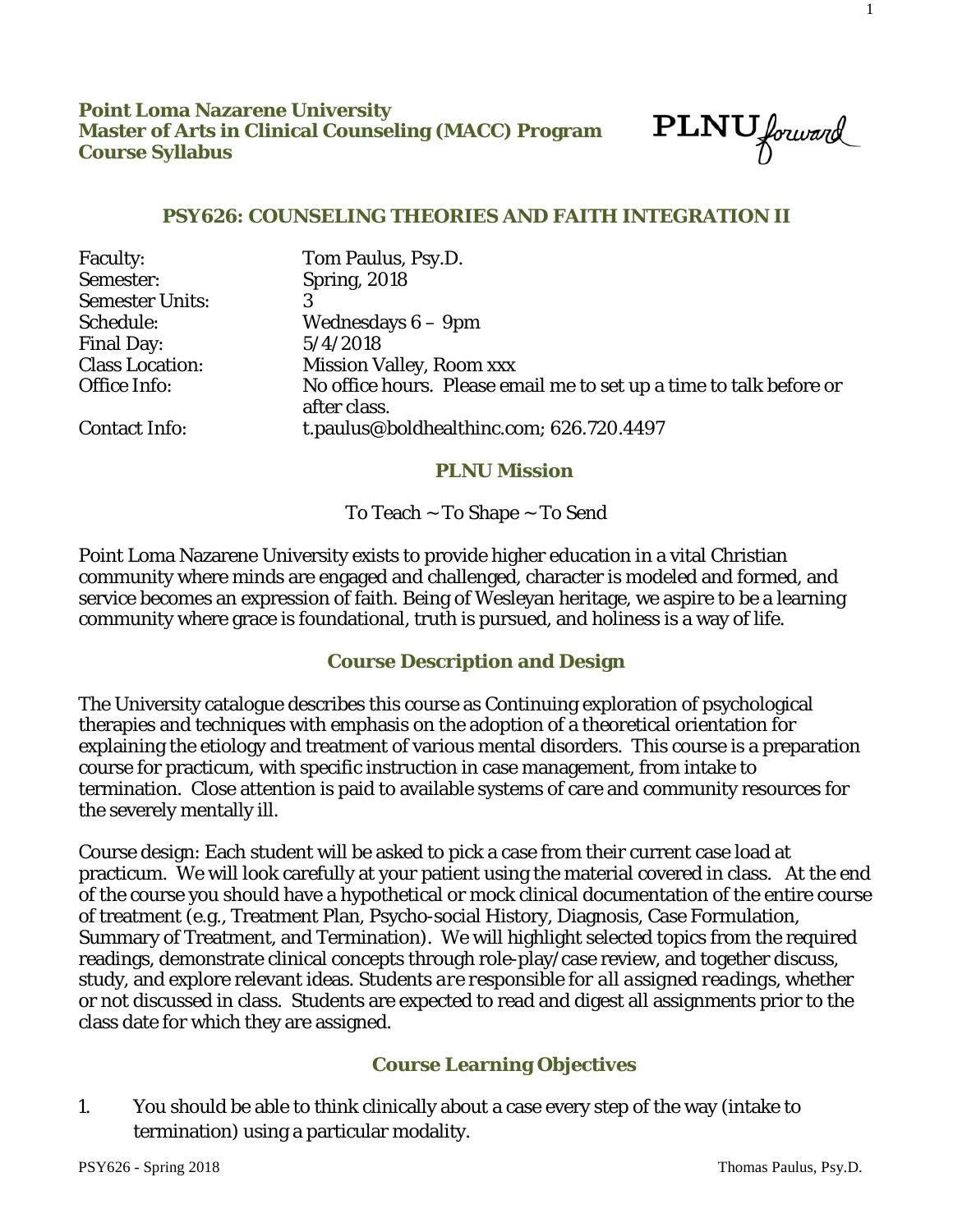- 2. You will be able to articulate your own ideas about the therapeutic task for a given case, including identifying key interventions, barriers to progress, indicators of therapeutic progress, etc.
- 3. You will become familiar with working with an intrapsychic approach.
- 4. You should be able to compare and contrast relational and intrapsychic metapsychologies.
- 5. You should be able to identify the major concerns about human anthropology from a theological perspective, including concerns such as monism vs. dualism, sin and human motivation, and the relationship between nature and grace.
- 6. You will learn to understand and identify treatment destructive defenses, somatic pathways of anxiety discharge, and core feeling states in your patients.
- 7. You will have starting knowledge of how to work experientially with your patient's will, emotions, and unconscious psychodynamics.

# **Required Reading**

- 1. Frederickson, J. (2013). *Co-creating change: Effective dynamic therapy techniques.* Kansas City, MO: Seven Leaves Press.
- 2. Fosha, D. (2000). *The transforming power of affect: A model for accelerated change.*  New York, NY: Basic Books.
- 3. Frederickson, J. (2017). *The lies we tell ourselves.* Kansas City, MO: Seven Leaves Press.
- 4. Additional academic articles and readings will be provided in digital form. Please let me know at the beginning of the class if you have an article or topic area that you want included in this supplemental list.

## **Optional Integrative Readings**

- 1. Richard Beck 2012 The Authenticity of Faith: The Varieties and Illusions of Religious **Experience**
- 2. David Benner 2011 Soulful Spirituality: Becoming Fully Alive and Deeply Human
- 3. Earl Bland & Brad Strawn 2014 Christianity & Psychoanalysis: A New Conversation
- 4. Warren Brown & Brad Strawn 2012 Physical Nature of the Christian Life: Neuroscience, Psychology, and the Church
- 5. Don Browning 1987 Religious Thought and the Modern Psychotherapies: A Critical Conversation in the Theology of Culture
- 6. Alvin Dueck 2009 A Peaceable Psychology: Christian Therapy in a World of Many Cultures
- 7. Erik Erickson 1962 Young Man Luther
- 8. Sigmund Freud 1989 The Future of an Illusion
- 9. William James 1902 The Varieties of Religious Experience
- 10. Eric Johnson 2010 Psychology & Christianity: Five Views
- 11. John Paul II Man and Woman He Created Them: A Theology of the Body
- 12. Alasdair MacIntyre 2001 -Dependent Rational Animals
- 13. James K. A. Smith 2009 & 2013 Desiring the Kingdom or Imagining the Kingdom
- 14. Marie Hoffman 2011 Toward Mutual Recognition: Relational Psychoanalysis and the Christian Narrative
- 15. Philip Rieff 1968 The Triumph of the Therapeutic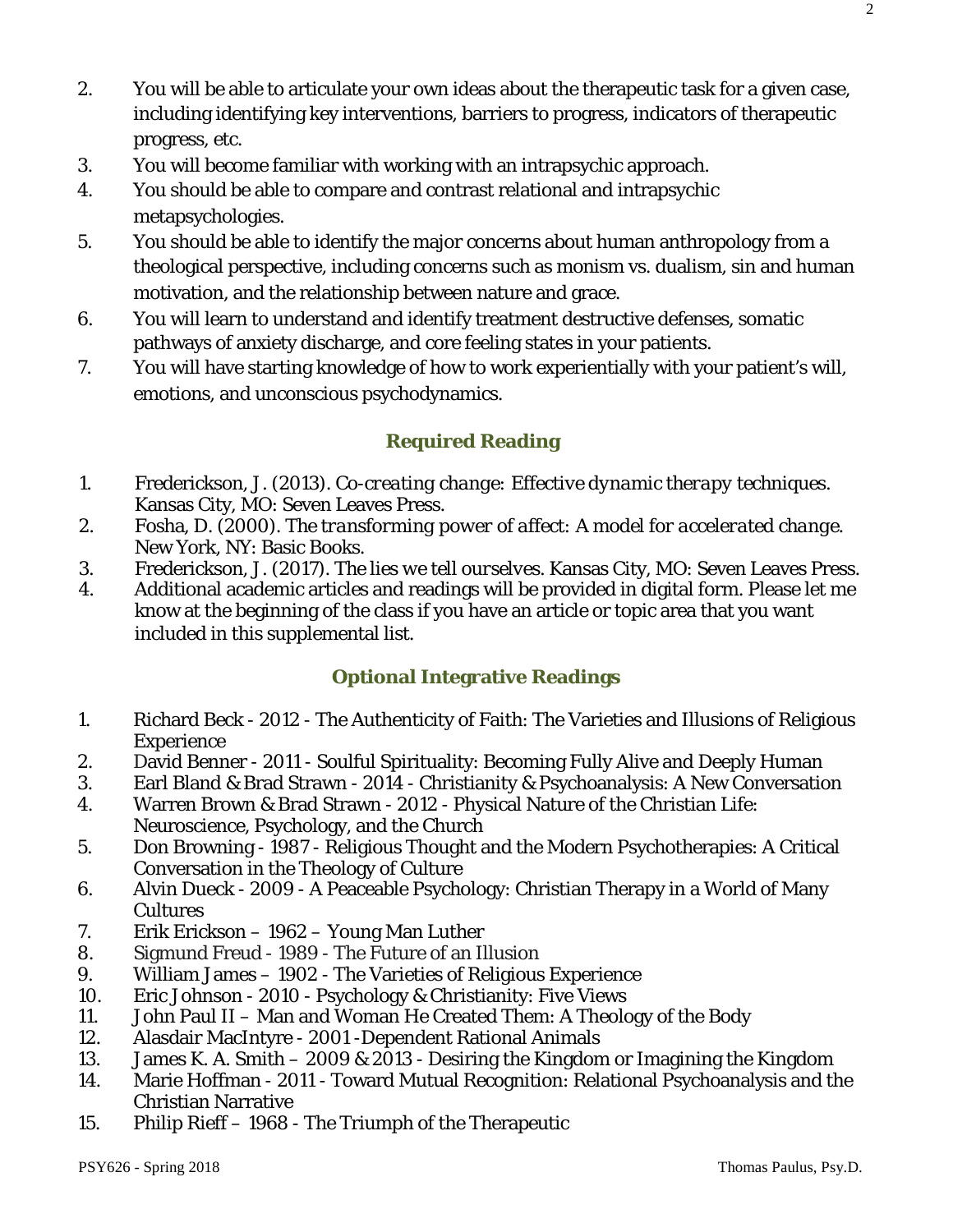# **PLNU Attendance and Participation Policy**

Regular and punctual attendance at all classes is considered essential to optimum academic achievement. If a student anticipates a need to miss class for any reason, they should notify me during the first week of classes (or as far in advance as possible) to develop an appropriate plan for keeping up with the course requirements and learning process. Routine medical appointments are not considered excused absences and should be scheduled around course meeting times. If an illness prevents attendance a medical note documenting the need to miss class is expected. If the student is absent from more than 10 percent of class meetings, the faculty member can file a written report which may result in de-enrollment. *Given that we meet for 3 hours per class, this would occur with only 2 unexcused absences.* If the absences exceed 20 percent, the student may be de-enrolled without notice until the university drop date or, after that date, receive the appropriate grade for their work and participation. See Academic Policies in the Graduate and Professional Studies Catalog for additional detail.

## **Assessment and Grading**

The final grade will be computed on the following basis:

- 1. 10% 75 points Attendance and Participation<br>2. 50% 375 points Pre-Class Reflections
- 2. 50% 375 points Pre-Class Reflections
- 3. 15% 112.5 points Book Review of Fosha or Integration
- 4. 25% 187.5 points Clinical Paper
	- 100% 750 points total

| <b>Percentage Score</b> |         |                |                        |  |  |
|-------------------------|---------|----------------|------------------------|--|--|
|                         | 93-100% | C              | 73-76%                 |  |  |
|                         | 90-92%  | $\mathsf{C}$ - | $\overline{7}0 - 72\%$ |  |  |
| $B +$                   | 87-89%  | $D +$          | 67-69%                 |  |  |
| B                       | 83-86%  | D              | 63-66%                 |  |  |
|                         | 80-82%  | D              | 60-62%                 |  |  |
| $C +$                   | 77-79%  | $\mathbf F$    | 0-59%                  |  |  |

A minimum of 60% (450 points) is needed to pass the course. Assignments will be weighted in accordance with their total percentages.

### **Credit Hour Information**

It is anticipated that students will spend a minimum of 37.5 participation hours per credit hour on their course work. The time expectations for this course are shown below:

| <b>Assignments</b>           | <b>Total Course Hours</b> |
|------------------------------|---------------------------|
| <b>Required Reading</b>      | 33                        |
| <b>Reflections</b>           | 25                        |
| <b>Papers</b>                |                           |
| <b>Face-to-Face Sessions</b> |                           |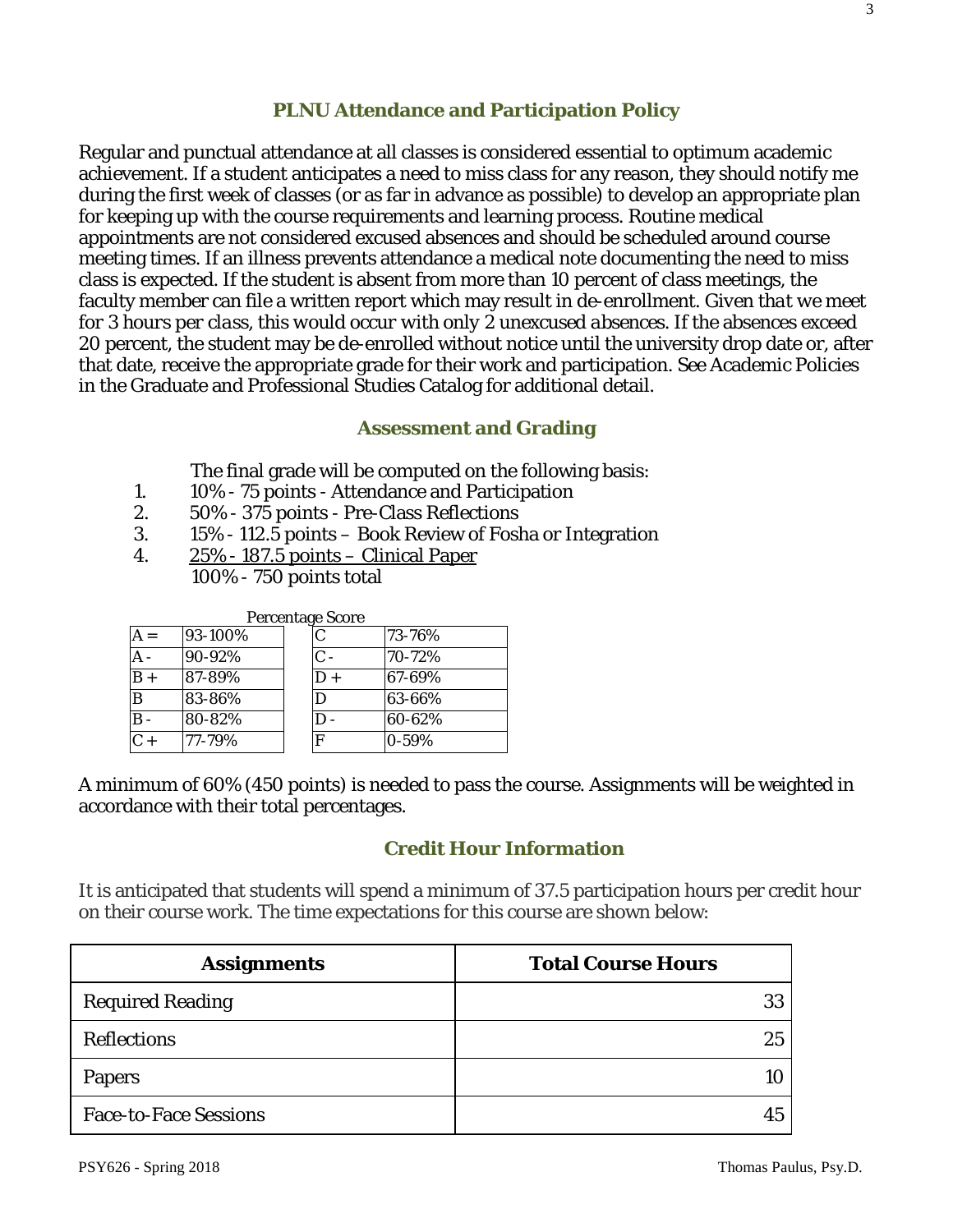4

#### **Assignments**

#### **Participation and Attendance (10%)**

To receive attendance credit, come to class and be prepared to discuss the reading. Each class you will be assigned to a group FOSHA or FREDERICKSON. Your group will be given a few minutes to organize and then be asked to briefly present the material in your chapter to the rest of the class. Then you will compare, contrast, debate, discuss, etc. based on what group you are in. Arguing for the perspective of the author you read will help your retention by giving you the opportunity to engage emotionally, intellectually, and relationally with and through the material.

#### **Reading Reflections (50%)**

Reading and discussion are the foundation of this course. In this class you will read multiple assignments each week. You must read everything assigned. You will be required to write a weekly reflection on your reading. You will submit this reflection to Canvas before class begins. In your reflection a.) summarize key points of the reading to demonstrate reading and comprehension and b.) provide two questions that arose during your reading. You will also give yourself a grade (0, 1, or 2 points per assignment) based on how much of the assigned material you read to comprehension. These reflections should be as long as you need them to be to demonstrate reading and comprehension of each assignment. 300 – 500 words would be reasonable. Include your grade at the top of your paper. I will randomly pick reflections for careful review and feedback each week. Others I will barely skim.

#### **Book Review of Fosha or Faith Integration Text (15%)**

Since we will be spending a large amount of our energy on the Frederickson books and his approach to psychotherapy it is necessary for us to create space for engagement with other materials. Choose one of the following options for this assignment.

*OPTION 1:* Write a thorough, intelligent 8 – 10-page review of Fosha's *Transforming Power of Affect.* Show me that you read this book and understand the ideas, techinques, and theories presented. Pretend that I am extremely skeptical of this approach to psychotherapy and help me believe it is credible. Even if you have a critique of this approach, help me appreciate it before you critique it. A truly excellent paper will demonstrate familiarity with the intellectual and theoretical context of this book and some recognition and emerging understanding of the relevant issues. If you'd like to use this opportunity to think about faith integration, feel free to frame this paper theologically and philosophically in terms of things like human nature/motivation, how God works in the world, etc.

*OPTION 2:* If you are more interested in faith integration you can use this paper as an opportunity to engage one of the texts listed above. You may also request to use any texts you might be interested in, just submit them to me for approval in plenty of time. Show me that you read this book and understand the ideas presented and the important issues it addresses. Help me understand how this directly or indirectly contributes to the development of your thinking about theology or psychology. Critique the book, even if you agree with it. A truly excellent paper will demonstrate familiarity with the intellectual and theoretical context of this book along with some recognition and emerging understanding of the relevant issues it engages.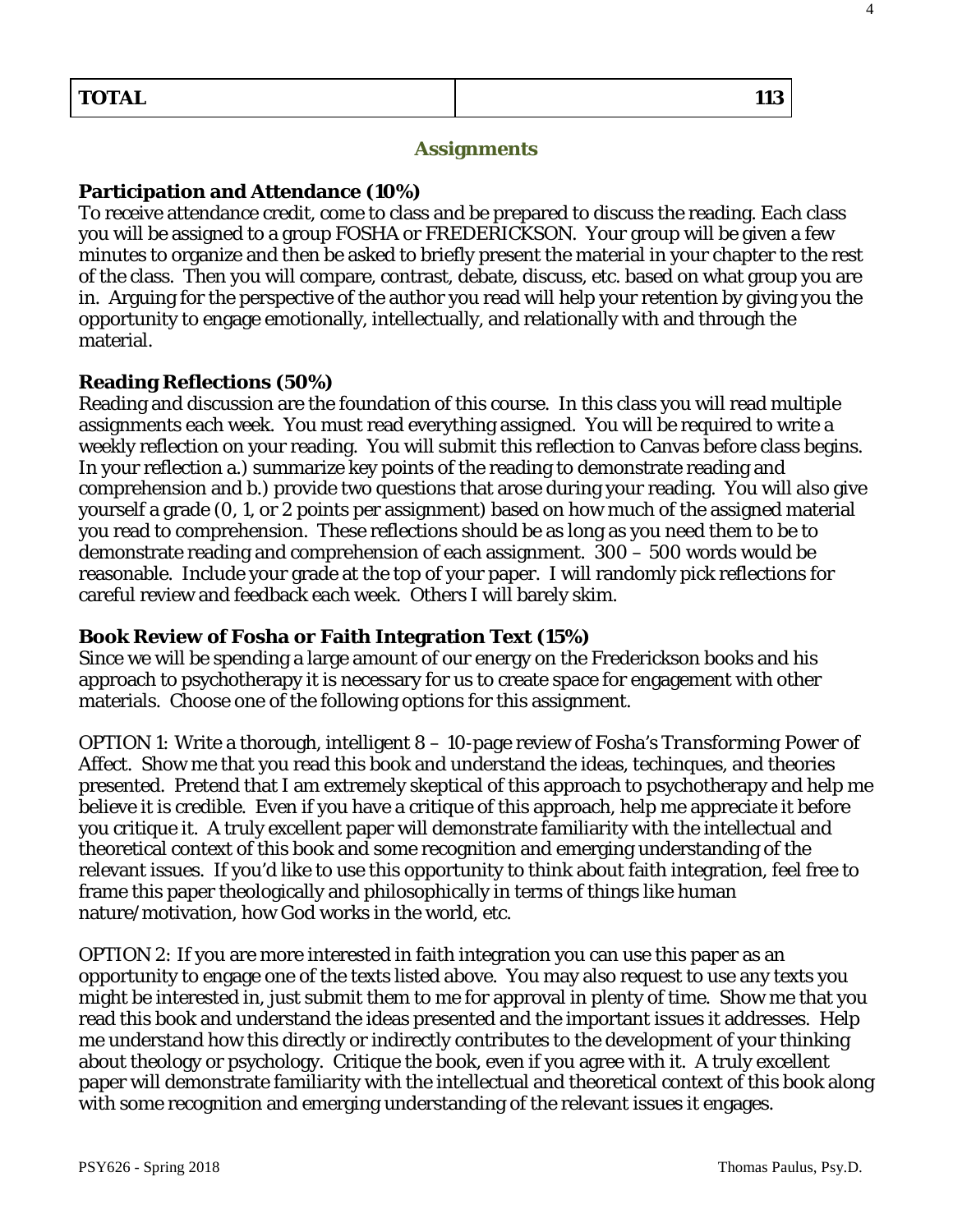## **Final Clinical Paper (25%)**

Throughout the course you will be asked "go deep" with one modality and apply Frederickson to one of your patients. By the end of the course you will have a full-clinical write up including: an intake summary, psychosocial history and case formulation, diagnosis and treatment plan, a sample session note, and a termination and treatment summary. Each of these individual pieces (worth 5%) will be turned in separately. Then at the end of the course you will be asked to turn these all in together.

#### **Electronics Policy**

I want electronics to be used to facilitate our dialogue and learning. Therefore, I ask you to consent to the following: "I will silence my cell phone before coming to class, and will refrain from using it during class time for anything other than the *direct support of my engagement with the class material*. In my use of computers or tablets, I will refrain from accessing my personal email, social media accounts, or any other material that does not directly support my engagement with the class material." If for some reason you cannot consent to these statements, please let me know.

### **PLNU Academic Accommodations Policy**

If you have a diagnosed disability, please contact Jean Moncada in the Center for Student Success (CSS) within the first two weeks of class to demonstrate need and to register for accommodation by phone at (619) 563-2849 or by e-mail at *imoncada@pointloma.edu*. Ask your academic advisor or program director for any additional accommodation information.

## **PLNU Academic Honesty Policy**

Students should demonstrate academic honesty by doing original work and by giving appropriate credit to the ideas of others. Academic dishonesty is the act of presenting information, ideas, and/or concepts as one's own when in reality they are the results of another person's creativity and effort. A faculty member who believes a situation involving academic dishonesty has been detected may assign a failing grade for that assignment or examination, or, depending on the seriousness of the offense, for the course. Faculty should follow and students may appeal using the procedure in the university Catalog. See Academic Policies in the Graduate and Professional Studies Catalog for definitions of kinds of academic dishonesty and for further policy information.

## **PLNU Copyright Policy**

Point Loma Nazarene University, as a non-profit educational institution, is entitled by law to use materials protected by the US Copyright Act for classroom education. Any use of those materials outside the class may violate the law.

### **Spiritual Care**

PLNU strives to be a place where you grow as whole persons. To this end we provide resources for our graduate students to encounter God and grow in their Christian faith. At the Mission Valley campus we have an onsite chaplain, Rev. Nancy Pitts who is available during class break times across the week. If students have questions, a desire to meet with Rev Pitts or prayer requests you can contact her directly at gradchaplainmissionvalley@pointloma.edu. In addition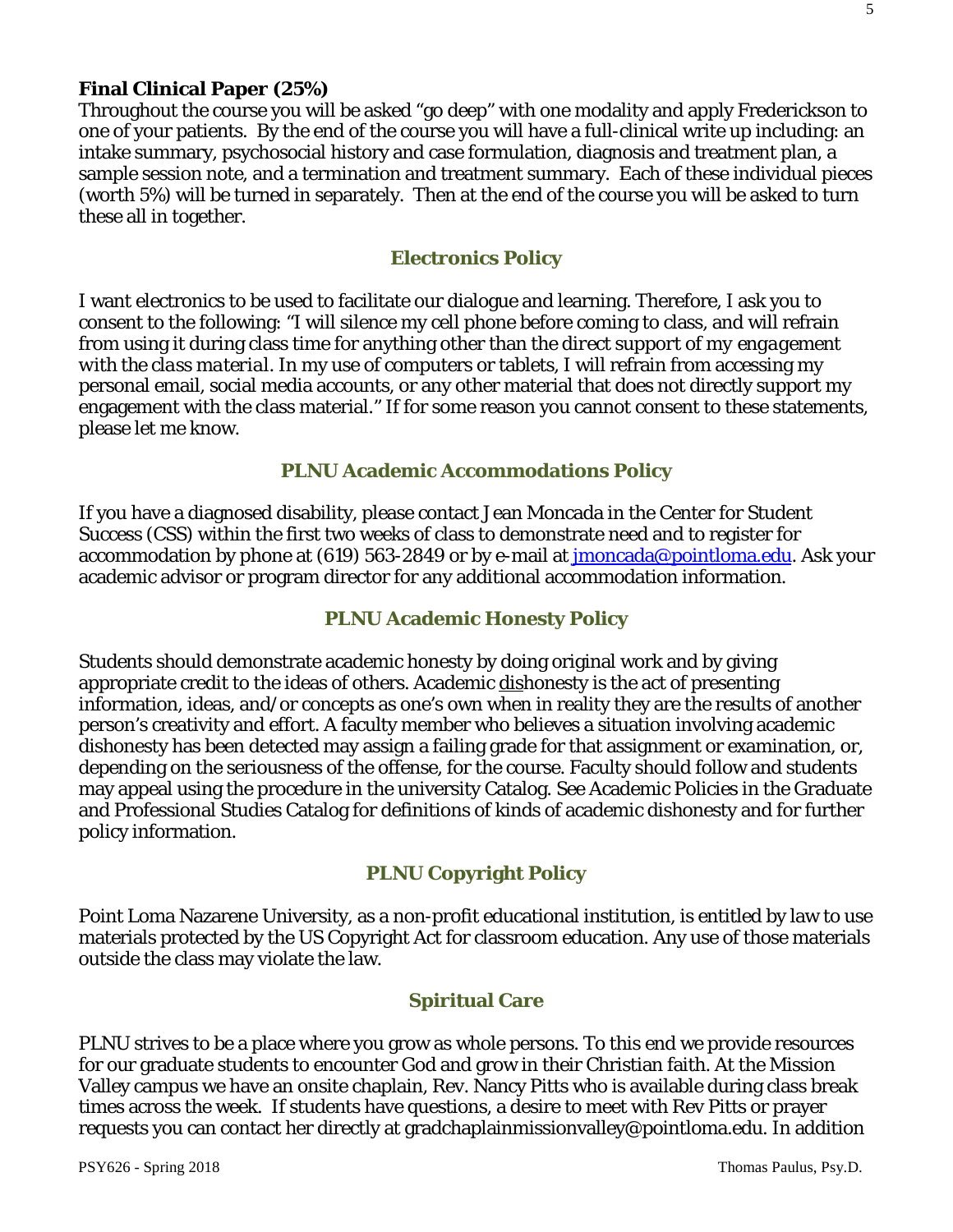# **Course Schedule**

Note: The Professor reserves the right to modify the syllabus throughout the semester to accomplish the learning objectives of the course. Schedule changes will be noted in class and posted on eclass.

|                  | Week Date | Day | <b>Reading Due</b>                                                |
|------------------|-----------|-----|-------------------------------------------------------------------|
| 1                | 1/10/18   | W   | Overview of course; Introductions; Questions; The Triangle        |
|                  |           |     | Frederickson Introduction; Paulus Nature and Grace PDF in Canvas  |
| $\boldsymbol{2}$ | 1/17/18   | W   | Framing the Therapeutic Task, Projection of Will, and Focusing on |
|                  |           |     | Feelings.                                                         |
|                  |           |     | Frederickson Ch. 1; Fosha Ch. 1                                   |
| 3                | 1/24/18   | W   | Anxiety                                                           |
|                  |           |     | Frederickson Ch. 2; Fosha Ch. 2                                   |
| 4                | 1/31/18   | W   | <b>Defense</b>                                                    |
|                  |           |     | Frederickson Ch. 3; Fosha Ch. 3; McWilliams PDF 1 (Defenses) in   |
|                  |           |     | Canvas                                                            |
| $\mathbf{5}$     | 2/7/18    | W   | <b>Tactical and Repressive Defenses</b>                           |
|                  |           |     | Frederickson Ch. 4; Fosha Ch. 4                                   |
|                  |           |     | **Intake Summary Due**                                            |
| 6                | 2/14/18   | W   | Psychodiagnosis: Co-Creating an Effective Focus                   |
|                  |           |     | Frederickson Ch. 5; Fosha Ch. 5; McWilliams PDF 2 (Character      |
|                  |           |     | <b>Structure</b> ) in Canvas                                      |
| $\tau$           | 2/21/18   | W   | <b>Conscious and Unconscious Alliance</b>                         |
|                  |           |     | Frederickson Ch. 6; Fosha Ch. 6; Abbass Ch. 4, 8, & 9             |
| 8                | 2/28/18   | W   | <b>Treating Fragile Ego Function</b>                              |
|                  |           |     | Frederickson Ch. 7; McWilliams PDF 3                              |
|                  |           |     | **Psychosocial History & Case Formulation Due**                   |
| 9                | 3/7/18    | W   | <b>NO CLASS (Spring Break)</b>                                    |
| 10               | 3/14/18   | W   | <b>Building Capacity</b>                                          |
|                  |           |     | Frederickson Ch. 8; Fosha Ch. 7 & 8; Abbass Ch. 16                |
| 11               | 3/21/18   | W   | <b>Regressive Defenses</b>                                        |
|                  |           |     | Frederickson Ch. 9; Fosha Ch. 9; Abbass Ch. 17                    |
|                  |           |     | <i>**Diagnosis and Treatment Plan**</i>                           |
| 12               | 3/28/18   | W   | <b>Defensive Affects</b>                                          |
|                  |           |     | Frederickson Ch. 10; Fosha Ch. 10; Frederickson: The Lies We Tell |
|                  |           |     | <b>Ourselves</b>                                                  |
|                  |           |     | ** Session Note Due**                                             |
| 13               | 4/4/18    | W   | <b>Highly Resistant Patients and Character Defenses</b>           |
|                  |           |     | Frederickson Ch. 11-12; Fosha Ch. 11; Abbass Article              |
| 14               | 4/11/18   | W   | <b>Superego Pathology and Transference Resistance</b>             |
|                  |           |     | Frederickson Ch. 13; Fosha Ch. 12                                 |
|                  |           |     | ** Treatment Summary and Termination**                            |
| 15               | 4/18/18   | W   | <b>Breakthrough to the Unconscious</b>                            |
|                  |           |     | Frederickson Ch. 14; Fosha Ch. 13                                 |
|                  |           |     | **Book Review**                                                   |